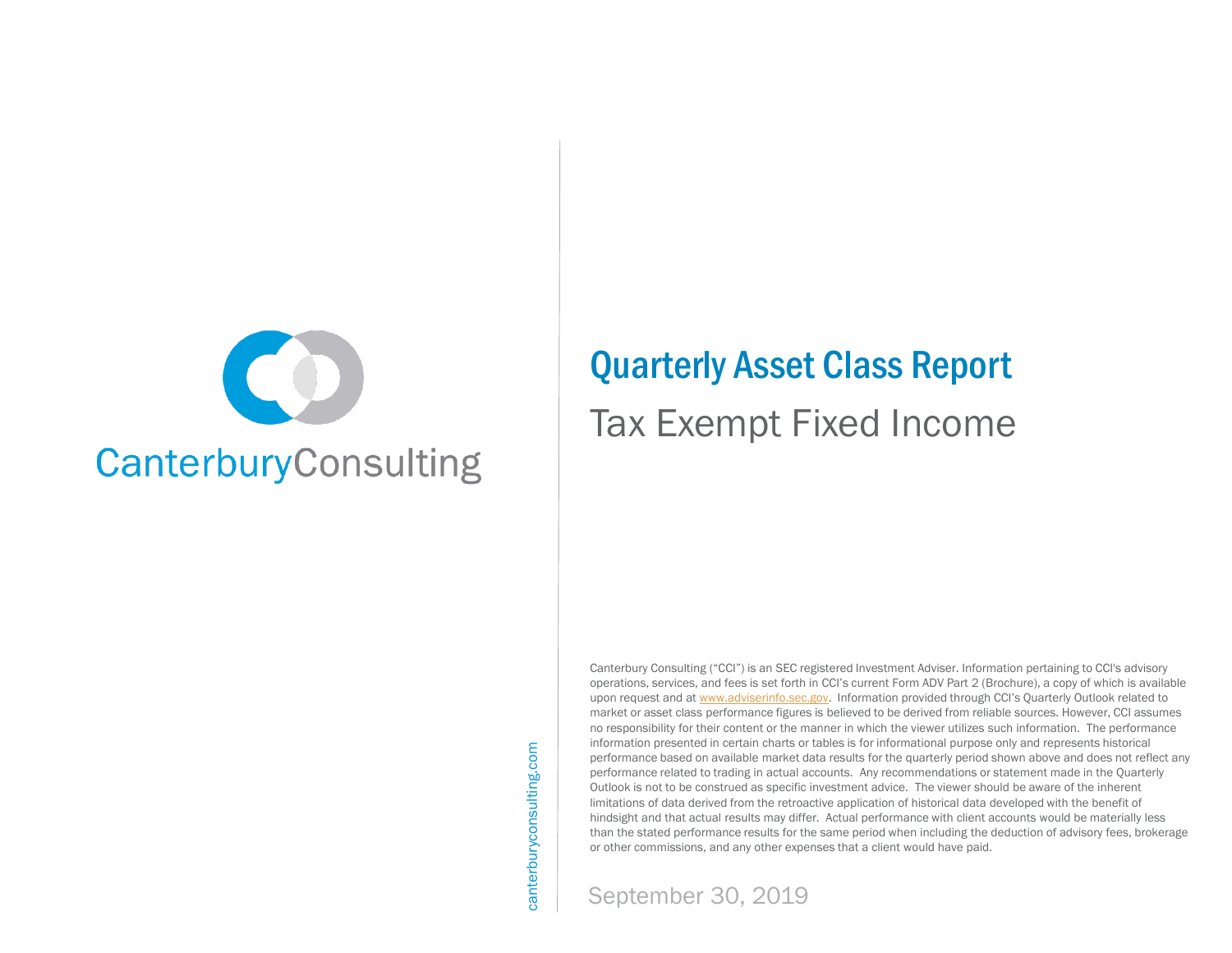### **Role in the Portfolio Fixed Income Fixed Income**

Canterbury Consulting recommends and communicates asset-class strategy with the objective of constructing a diversified portfolio of fixed income strategies designed to (in aggregate):

- Preserve capital and mitigate volatility
- Provide measured exposure to the diverse universe of fixed income securities
- Exhibit returns uncorrelated to equity markets



- Canterbury fixed income portfolios are expected to deliver consistent net of fees excess returns and moderate tracking error versus the Barclays Global Aggregate.
- Relative to the index, Canterbury's current fixed income portfolios will exhibit lower duration, similar credit quality, and higher yields.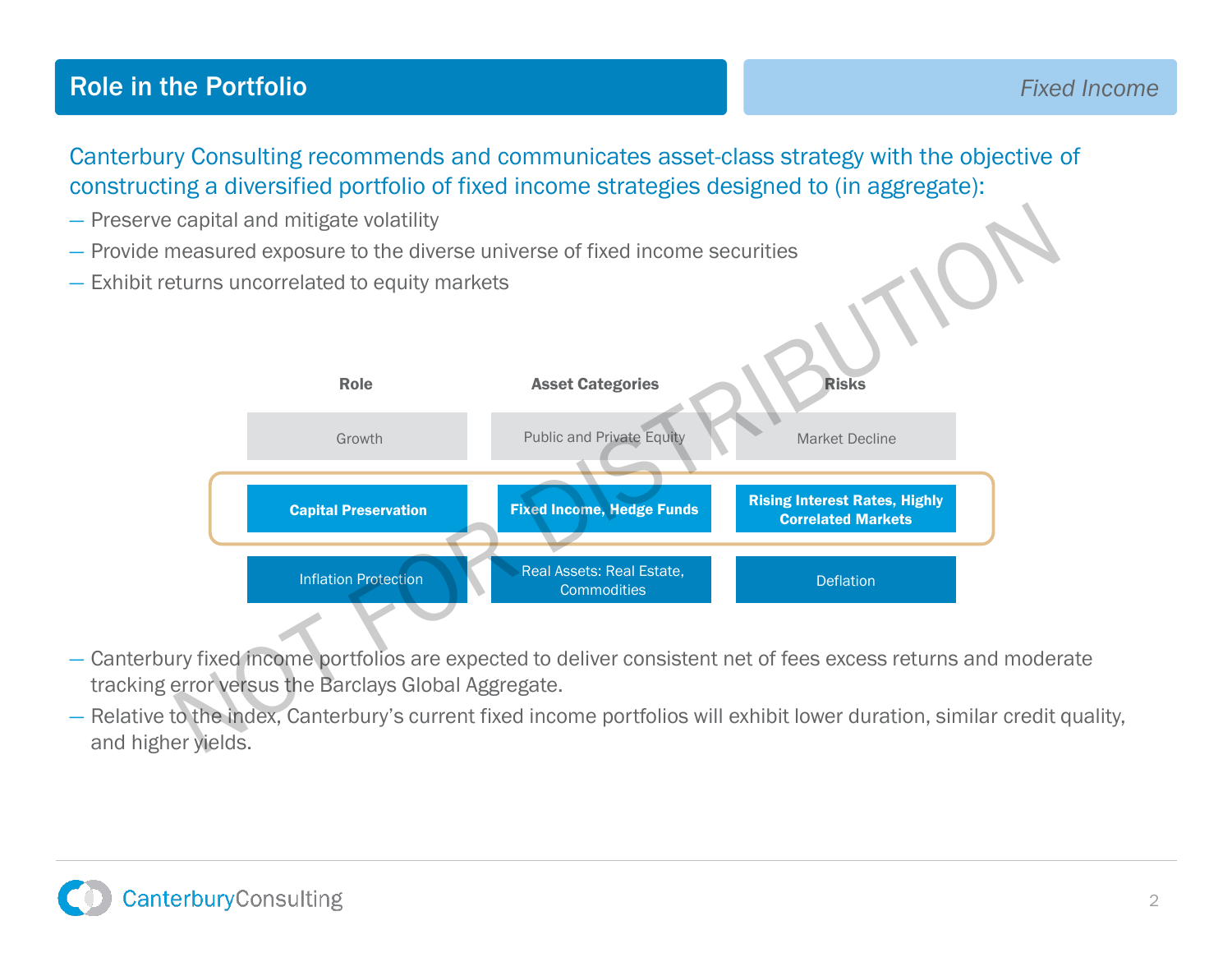## Index Returns as of September 30, 2019 *Fixed Income*

|                                       | <b>QTD</b> | <b>YTD</b> | 1 Year  | <b>3 Years</b> | <b>5 Years</b> | <b>7 Years</b> | 10 Years |
|---------------------------------------|------------|------------|---------|----------------|----------------|----------------|----------|
| <b>Barclays Global Aggregate</b>      | 0.71       | 6.32       | 7.60    | 1.59           | 2.00           | 1.21           | 2.34     |
| <b>Barclays US Agg Bond</b>           | 2.27       | 8.52       | 10.30   | 2.93           | 3.38           | 2.72           | 3.75     |
| <b>U.S. Treasurys</b>                 |            |            |         |                |                |                |          |
| <b>BofAML 3M US Treasury Note</b>     | 0.58       | 1.85       | 2.44    | 1.55           | 1.00           | 0.74           | 0.55     |
| <b>Barclays Short Treasury</b>        | 0.56       | 1.95       | 2.56    | 1.58           | 1.05           | 0.79           | 0.62     |
| <b>Barclays Intermediate Treasury</b> | 1.18       | 5.22       | 7.58    | 1.80           | 2.19           | 1.59           | 2.39     |
| Barclays Long Term US Treasury        | 7.92       | 19.77      | 24.79   | 4.07           | 6.77           | 4.76           | 6.87     |
|                                       |            |            |         |                | 1.28           |                |          |
| Barclays US Treasury TIPS 1-5Y        | 0.27       | 3.88       | 3.68    | 1.60           |                | 0.76           | 1.83     |
| Barclays US Treasury US TIPS          | 1.35       | 7.58       | 7.13    | 2.21           | 2.45           | 1.06           | 3.46     |
| <b>U.S. Corporate Credit</b>          |            |            |         |                |                |                |          |
| Barclays US Corp IG                   | 3.05       | 13.20      | 13.00   | 4.50           | 4.72           | 4.09           | 5.56     |
| S&P/LSTA Leveraged Loan               | 0.99       | 6.79       | 3.10    | 4.53           | 3.98           | 4.11           | 5.22     |
| BofAML US HY Master II                | 1.22       | 11.50      | 6.30    | 6.07           | 5.36           | 5.87           | 7.85     |
| BofAML US HY BB-B Constrained         | 1.68       | 12.21      | 7.87    | 6.00           | 5.49           | 5.84           | 7.62     |
| <b>BofAML US Corporate AAA</b>        | 4.05       | 14.53      | 15.96   | 4.82           | 5.24           | 3.94           | 4.78     |
| <b>BofAML US Corporate AA</b>         | 2.99       | 10.60      | 11.91   | 3.81           | 4.30           | 3.55           | 4.60     |
| <b>BofAML US Corporate A</b>          | 2.92       | 12.09      | 12.66   | 4.06           | 4.49           | 3.80           | 5.25     |
| <b>BofAML US Corps BBB</b>            | 3.17       | 14.00      | 13.09   | 5.04           | 4.84           | 4.55           | 6.29     |
| BofAML US High Yield BB               | 2.06       | 13.05      | 9.67    | 5.96           | 5.93           | 6.03           | 7.91     |
| BofAML US High Yield B                | 1.22       | 11.21      | 5.81    | 6.08           | 5.01           | 5.59           | 7.36     |
| BofAML US High Yield CCC              | $-2.27$    | 6.13       | $-4.85$ | 6.03           | 4.44           | 5.83           | 8.33     |
|                                       |            |            |         |                |                |                |          |
| Securitized                           |            |            |         |                |                |                |          |
| <b>Barclays ABS</b>                   | 0.92       | 4.13       | 5.42    | 2.24           | 2.25           | 1.79           | 2.82     |
| <b>Barclays MBS</b>                   | 1.37       | 5.60       | 7.80    | 2.32           | 2.80           | 2.36           | 3.14     |
| <b>Barclays CMBS</b>                  | 1.89       | 8.64       | 10.51   | 3.07           | 3.47           | 2.87           | 5.55     |
|                                       |            |            |         |                |                |                |          |
| <b>Municipals</b>                     |            |            |         |                |                |                |          |
| <b>Barclays Municipal</b>             | 1.58       | 6.75       | 8.55    | 3.19           | 3.66           | 3.39           | 4.16     |
| Barclays Muni 1-10                    | 0.67       | 4.31       | 5.92    | 2.21           | 2.29           | 2.16           | 2.78     |
|                                       |            |            |         |                |                |                |          |
| Global                                |            |            |         |                |                |                |          |
| Citi WGBI                             | 0.85       | 6.27       | 8.13    | 1.19           | 1.80           | 0.59           | 1.69     |
| Barclays GbI Agg Ex USD               | $-0.58$    | 4.38       | 5.34    | 0.43           | 0.87           | 0.01           | 1.28     |
| <b>JPM EMBI Plus</b>                  | $-1.68$    | 8.92       | 8.20    | 1.87           | 4.31           | 3.27           | 5.89     |

CanterburyConsulting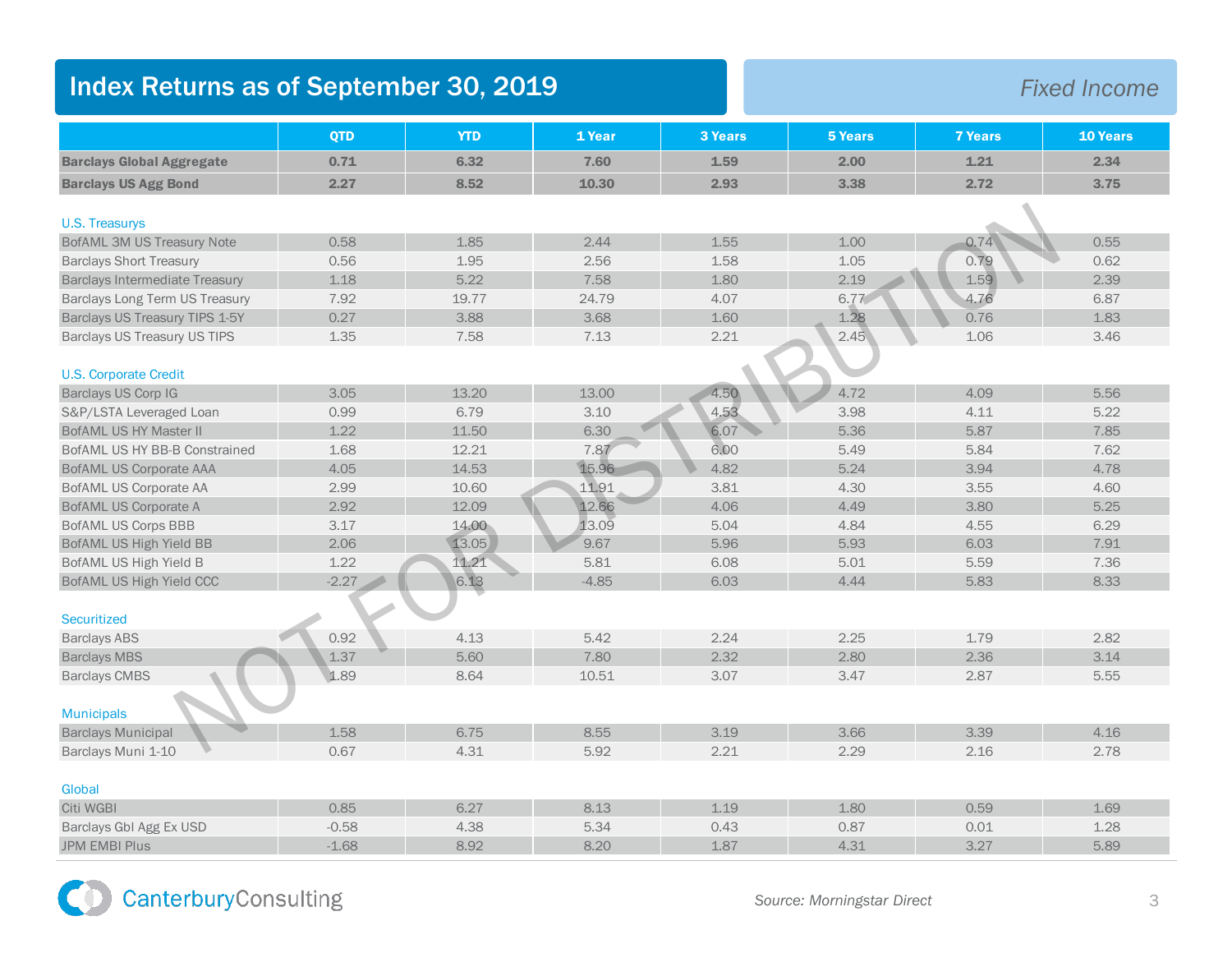#### Market Environment *Fixed Income*



- Leveraged Loan Default Rate

• U.S. Treasurys delivered positive returns during the quarter as the Fed cut interest rates in July and September. Global growth concerns have created a large bid for government bonds, not only in the U.S., but also in other developed economies. Further stimulus from the European Central Bank resulted in local bond yields moving further into negative territory. Negative -yielding debt now represents approximately \$17 trillion of the global bond market.

• Both investment grade and high yield corporate bonds generally performed well in the third quarter as investors continued to seek incremental yield. Higher quality outperformed lower quality corporate credit, and CCC -rated debt posted negative returns. Investors have tended to avoid the CCC space given the deteriorating fundamentals of underlying companies

• Emerging market debt posted mixed performance. Several companies benefited from accommodative policies from developed central banks. On the other hand, countries such as Argentina made headlines during the quarter as concerns mounted over the country's debt sustainability and pending political election.

**CanterburyConsulting** 

-High Yield Default Rate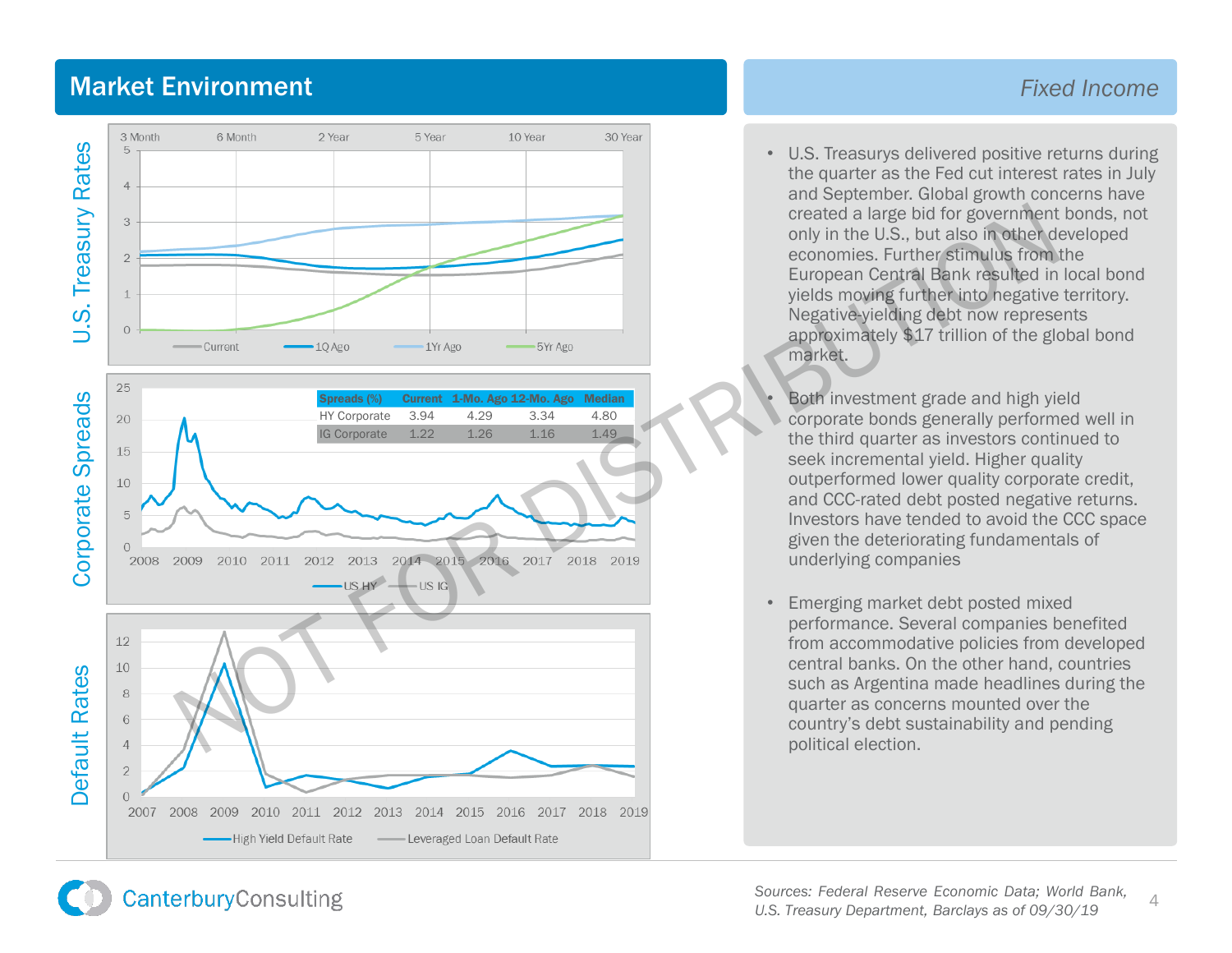### **Market Environment Fixed Income Fixed Income**



- The charts on the left display 10-year interest rates for developed and emerging market countries . The blue line represents the current 10 -year yield, the triangle represents the yield 1 month prior, and the gray square represents the yield 12 months prior .
- Developed market yields moved considerably lower over the last 12 months . Slowing global growth, accommodative central bank policies, and the lack of inflation has resulted in compressed yields and falling interest rates .
- Emerging market yields marginally declined year -over -year . Country -specific economic and political developments have the largest effect on interest rates . For instance, positive economic and political developments in Mexico and Brazil have resulted in increased demand for sovereign debt .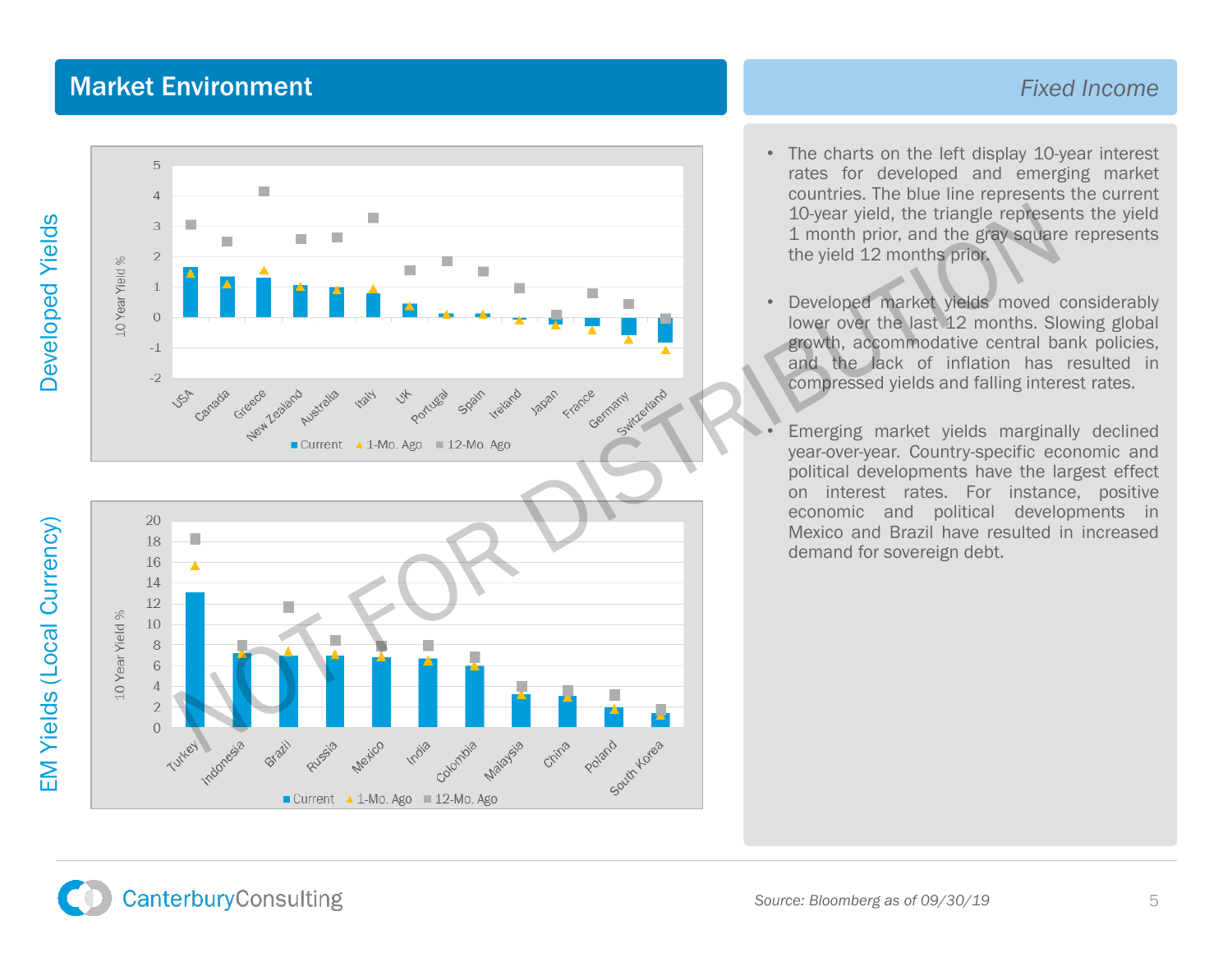#### **Market Environment Fixed Income Fixed Income**







- U . S . Treasury issuance significantly increased after the financial crisis . Since the Fed began tapering, Treasury issuance plateaued while corporate and mortgage -backed security issuance continued to grow .
- The EM debt market has grown significantly since 1996 . While investors have worried about EM liabilities denominated in U.S. dollars, debt denominated in local currency has exponentially grown since 2004 .

Corporate leverage significantly decreased after 2008 . Leverage in the U . S . and EM has since grown while leverage in Europe and Japan has moderated .

*Sources : SIFMA, Bloomberg, JPM EM Indices (EMBI Global, JPM GBI -EM Broad, JPM CEMBI Broad)*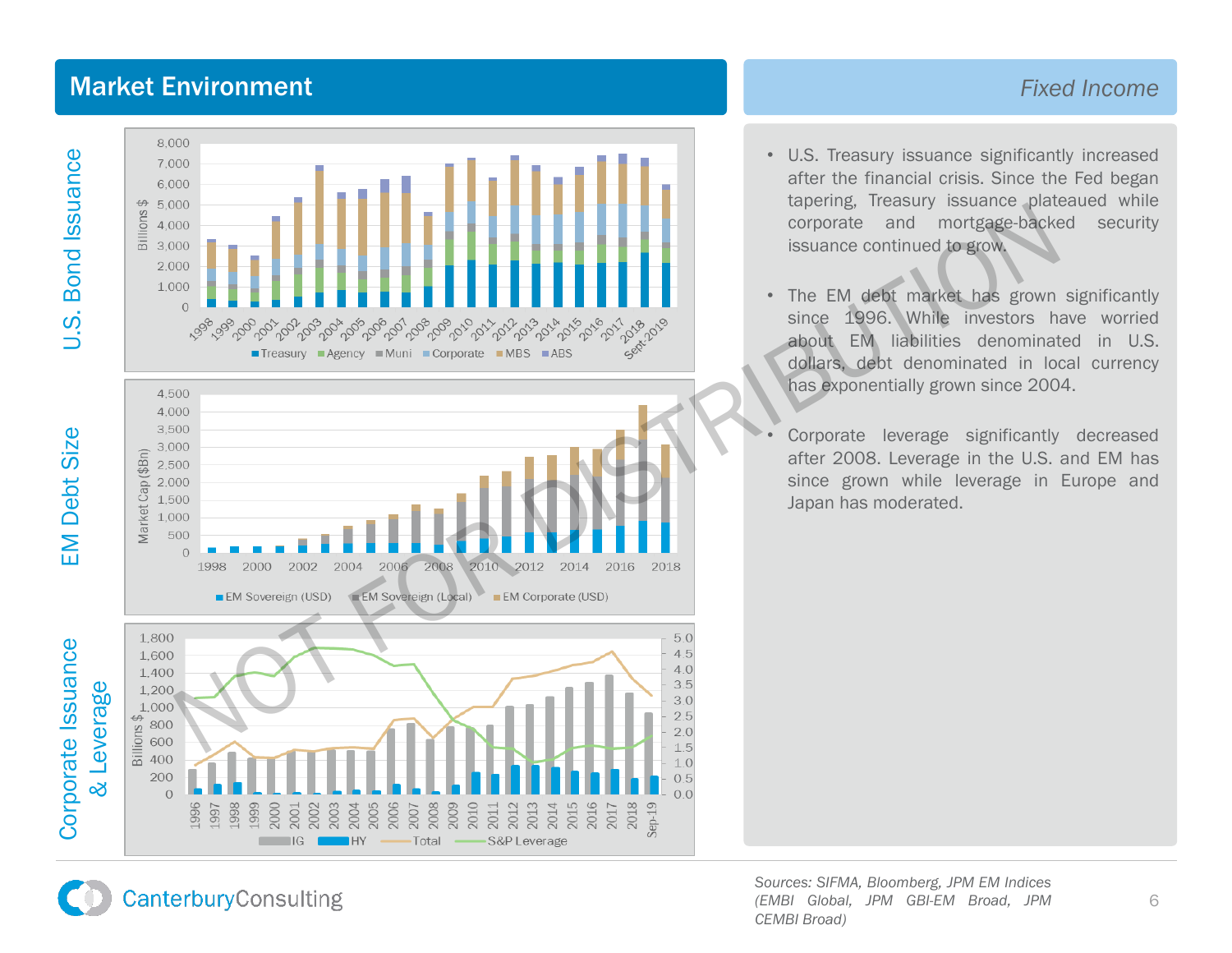### Fed Dot Plots

#### *Fixed Income*



- The dot plot charts display Federal Open Market Committee (FOMC) participant projections of where the Fed Funds Rate should be over the next several years.
- The light blue line represents the Fed Funds futures, which measures the market's projection on where the Fed Funds Rate will be.

The graphs on the left display projections from the last three FOMC meetings.

• Fed Funds projections for 2019 declined when the Fed decided to cut interest rates. While the Fed's long term interest rate forecast adjusted downward, the market continues to price rates much lower.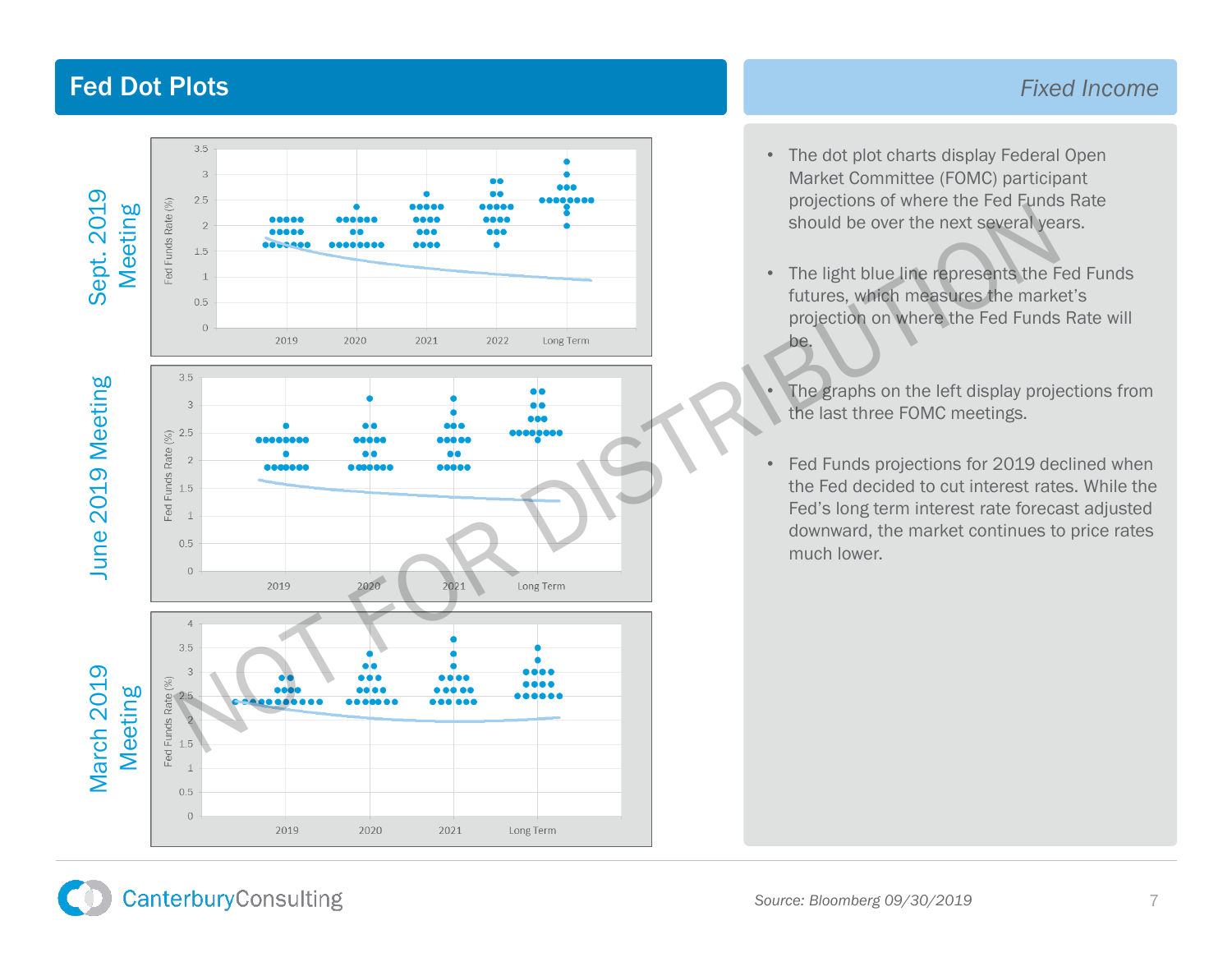| <b>Goals</b>                                                 | Are clients seeking to preserve capital, generate total return, or blend the two within a fixed<br>$\bullet$<br>income segment?<br>What level of risk related to portfolio correlation is the client looking to incur?<br>$\bullet$ |
|--------------------------------------------------------------|-------------------------------------------------------------------------------------------------------------------------------------------------------------------------------------------------------------------------------------|
| <b>Interest Rate</b><br>& Inflationary<br><b>Environment</b> | • How does the current interest rate regime and inflationary environment affect return and risk<br>(i.e. stagnant, slow-rise, rapid rise)?<br>• What level of interest rate volatility is the client willing to take?               |
|                                                              |                                                                                                                                                                                                                                     |
| <b>Risk</b><br><b>Tolerance</b>                              | • How much risk is a client willing to take?<br>• Duration, yield curve positioning, sector exposure, credit exposure, the correlation to equities,<br>and the client's distribution flows are important factors to measure.        |
| Tax<br><b>Consideration</b>                                  | Is the client's status taxable or tax-exempt?<br>Does the client have a higher threshold given the respective tax situation?                                                                                                        |
| <b>Time</b><br><b>Horizon</b>                                | Does the client have short term or long term goals?<br>Are spending requirements quarterly, annually, or longer?<br>Is spending consistent with the return/risk profile of the portfolio?                                           |